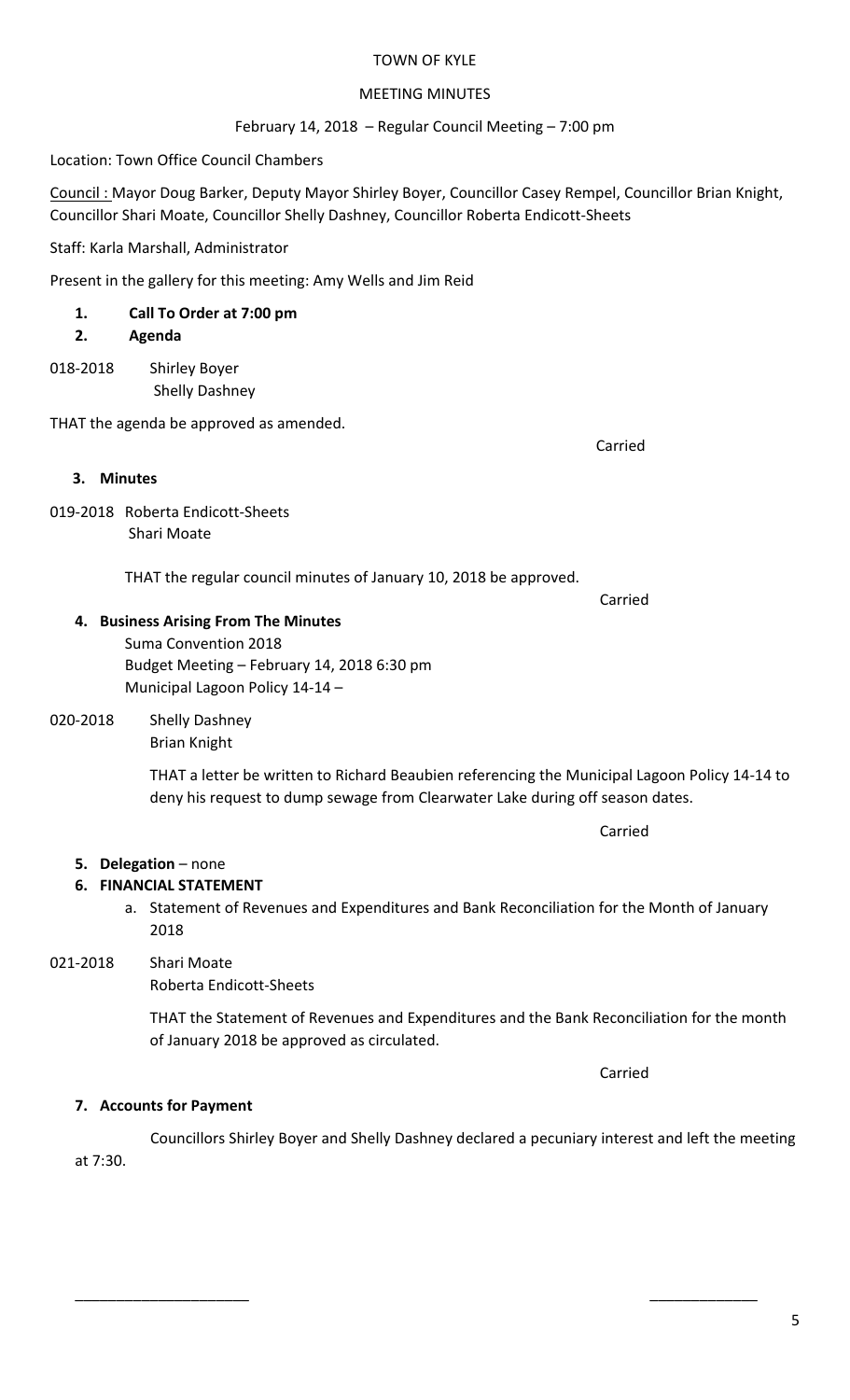#### **a. Accounts Ratified**

#### 022-2018 Casey Rempel Shari Moate

THAT the following cheques # 17267 - 17293 for \$54536.91 & auto debits for \$8917.18 be ratified.

**Carried** Carried Communication of the Carried Carried Carried Carried Carried Carried Carried Carried Carried Carried Carried Carried Carried Carried Carried Carried Carried Carried Carried Carried Carried Carried Carried

 Carried

Councillors Shirley Boyer and Shelly Dashney returned to the meeting at 7:35 pm

#### **Accounts Approved and spoiled cheques.**

#### 023-2018 Brian Knight Shirley Boyer

THAT Cheques # 17294 - 17304 for \$16995.64and online debit payments for \$38343.79 be approved for payment.

#### b. **Spoiled Cheques** – none

#### **8. Committee Reports**

#### **a. Administration**

- **i.** Administration report written and verbal report given by Administrator Karla Marshall
- **ii.** Public Works reports written by Shelly Dashney & Ron Hall
- **iii.** Economic Development Roberta Endicott-Sheets
- **iv.** Library Shirley Boyer
- **v.** Human Resources Karla Marshall

#### **9. Correspondence**

- a. What Councillors should know about LA FOIP
- b. Jenn Pittman Elks Hall rental

#### **10. New Business**

024-2018 Shirley Boyer Casey Rempel

> THAT we authorize Shelly Dashney to attend the Public Works workshop on March 28, 2018 in Regina and pay the registration fee of \$252.00 plus expenses.

Shelly Dashney declared a pecuniary interest in the next item on the agenda and left the meeting at 9:05 pm

025-2018 Roberta Endicott-Sheets Brian Knight

THAT we approve the 2018 computer security service agreement with Dash Computers.

Carried.

Carried

Shelly Dashney returned to the meeting at 9:10 pm

\_\_\_\_\_\_\_\_\_\_\_\_\_\_\_\_\_\_\_\_\_\_\_\_\_\_\_ \_\_\_\_\_\_\_\_\_\_\_\_\_\_\_\_\_\_\_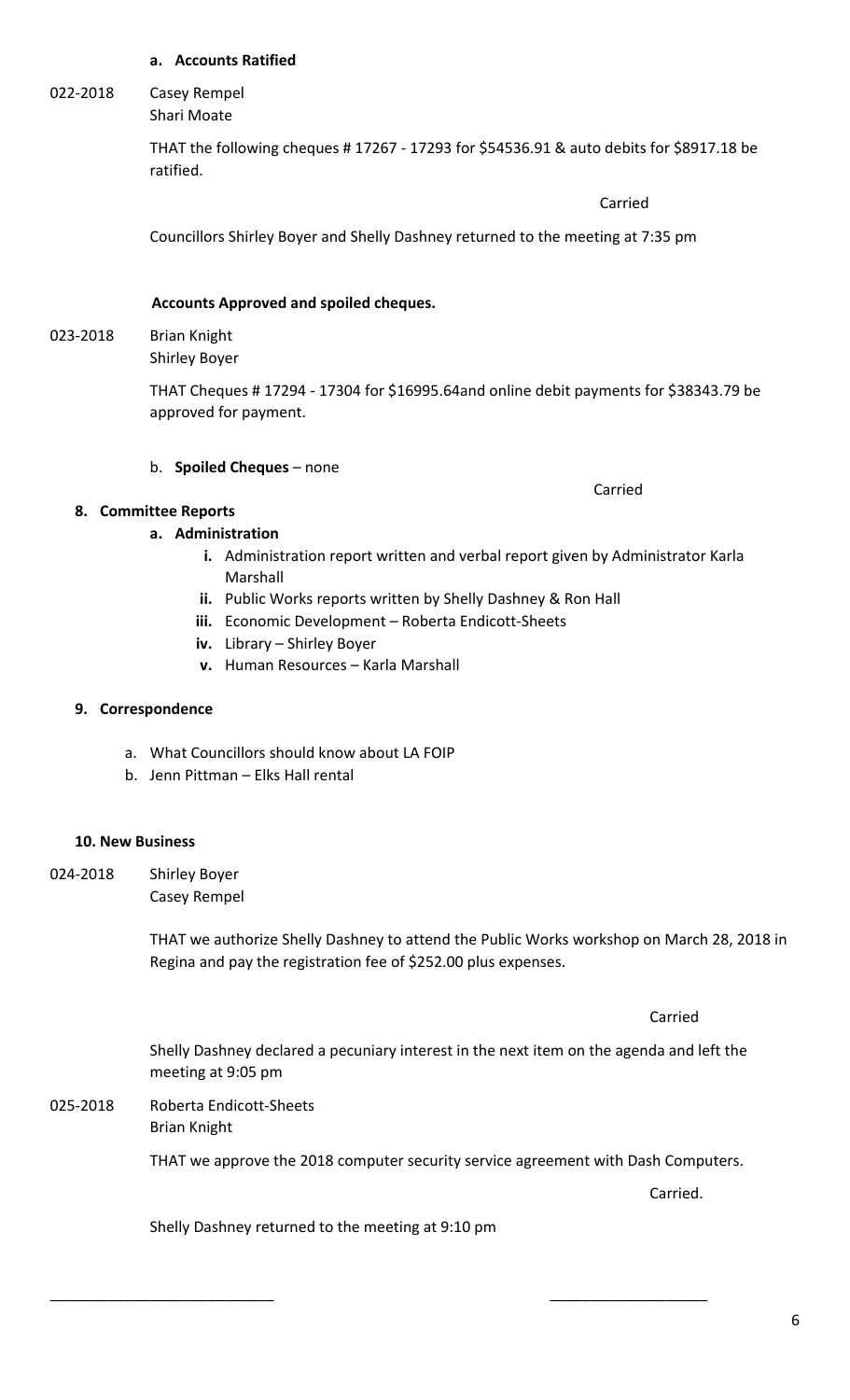|               | THAT we approve the registration for Karla Marshall for the Asset Management Certificate<br>course offered by the Canadian Federation of Municipalities held April 10 to June 5, 2018 for a<br>cost of \$225.75.                                                                                                                                                      |  |
|---------------|-----------------------------------------------------------------------------------------------------------------------------------------------------------------------------------------------------------------------------------------------------------------------------------------------------------------------------------------------------------------------|--|
|               | Carried                                                                                                                                                                                                                                                                                                                                                               |  |
| 027-2018      | <b>Brian Knight</b><br><b>Shirley Boyer</b>                                                                                                                                                                                                                                                                                                                           |  |
|               | THAT the following policy and procedures be approved: Performance Management, Personnel<br>Job Descriptions, Tax Certificate – Request by 3 <sup>rd</sup> Parties, Cash Collection and Bank Deposits,<br>Records Retention: Destruction of Records, Morning Office Open and Close Procedure,<br>Computer back up disk drive, Animal Control Bylaw fines (as amended). |  |
|               | Carried                                                                                                                                                                                                                                                                                                                                                               |  |
| 028-2018      | <b>Shelly Dashney</b><br>Shari Moate                                                                                                                                                                                                                                                                                                                                  |  |
|               | THAT the 2018 budget as presented be adopted with the amount of \$67,500 to be taken from<br>reserves for capital expenses.                                                                                                                                                                                                                                           |  |
|               | Defeated                                                                                                                                                                                                                                                                                                                                                              |  |
| 029-2018      | Roberta Endicott-Sheets<br><b>Shirley Boyer</b>                                                                                                                                                                                                                                                                                                                       |  |
|               | THAT the 2018 budget as presented by adopted with a 1 mill increase in taxes and \$46,000 be<br>taken from reserves for capital expenses.                                                                                                                                                                                                                             |  |
|               | Carried                                                                                                                                                                                                                                                                                                                                                               |  |
| 11. Bylaw $-$ |                                                                                                                                                                                                                                                                                                                                                                       |  |
|               | a. Bylaw 02-2018 The Recreation Board Bylaw                                                                                                                                                                                                                                                                                                                           |  |
|               | 030-2018 Roberta Endicott - Sheets<br><b>Brian Knight</b>                                                                                                                                                                                                                                                                                                             |  |
|               | THAT Bylaw 02-2018 The Recreation Board Bylaw be introduced and given first reading.                                                                                                                                                                                                                                                                                  |  |
|               | Carried                                                                                                                                                                                                                                                                                                                                                               |  |
|               | 031-2018 Brian Knight<br>Shari Moate                                                                                                                                                                                                                                                                                                                                  |  |
|               | THAT Bylaw 02-2018 be given second reading.                                                                                                                                                                                                                                                                                                                           |  |
|               | Carried                                                                                                                                                                                                                                                                                                                                                               |  |
|               | 032-2018 Shari Moate<br><b>Shelly Dashney</b>                                                                                                                                                                                                                                                                                                                         |  |
|               | THAT Bylaw 02-2018 The Recreation Board Bylaw be given three readings at this meeting.                                                                                                                                                                                                                                                                                |  |
|               | <b>Carried Unanimously</b>                                                                                                                                                                                                                                                                                                                                            |  |
|               | 033-2018 Shelly Dashney<br><b>Shirley Boyer</b>                                                                                                                                                                                                                                                                                                                       |  |
|               | THAT Bylaw 02-2018 be read a third time and adopted.                                                                                                                                                                                                                                                                                                                  |  |
|               | Carried                                                                                                                                                                                                                                                                                                                                                               |  |
|               |                                                                                                                                                                                                                                                                                                                                                                       |  |

026-2018 Shelly Dashney

Roberta Endicott-Sheets